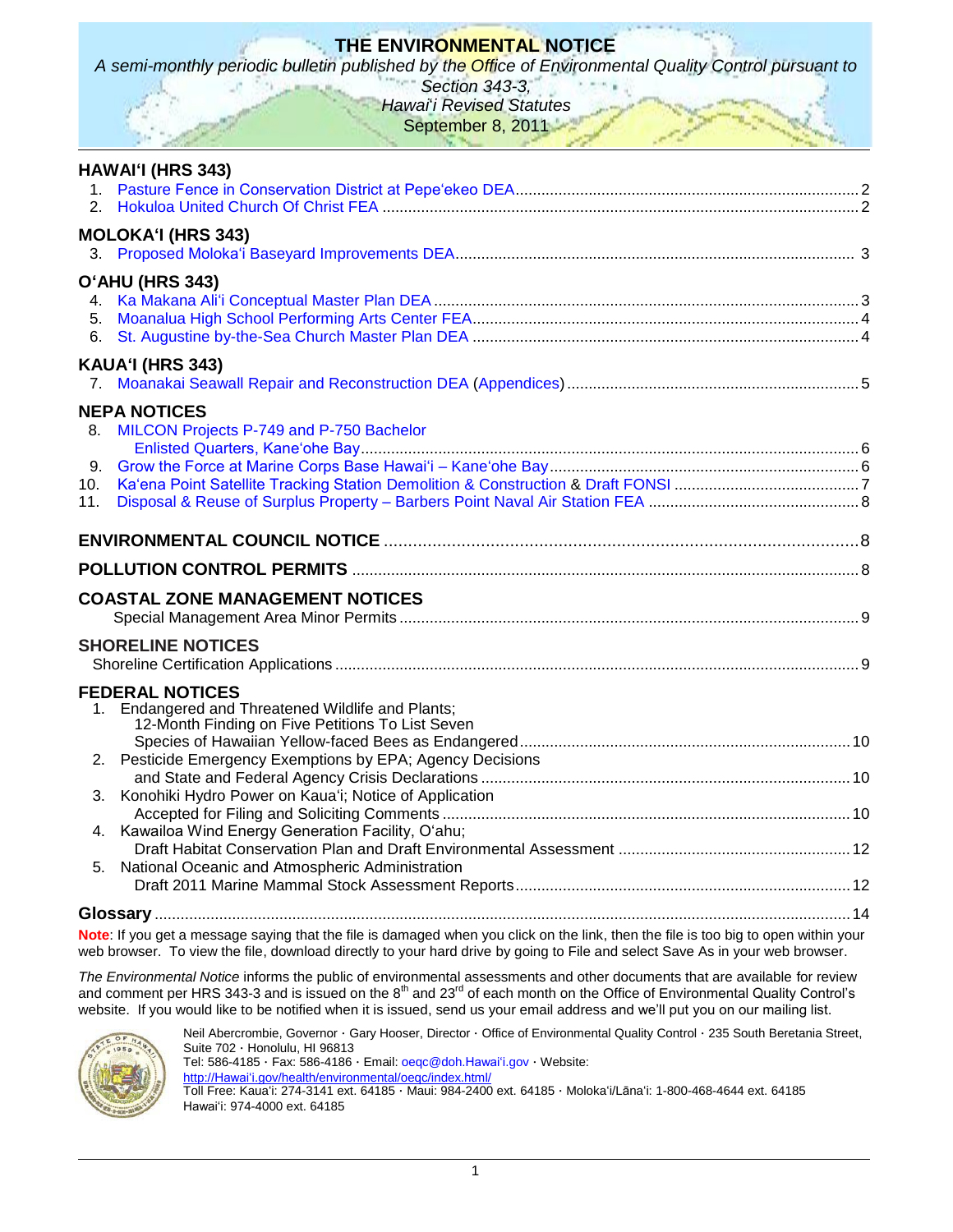### **HAWAIʻI (HRS 343)**

### **1. Pasture Fencing [in Conservation District at Pepeʻekeo](http://oeqc.doh.hawaii.gov/Shared%20Documents/EA_and_EIS_Online_Library/Hawaii/2010s/2011-09-08-DEA-Pasture-Fencing-in-Pepeekeo-Conservation-District.pdf) Draft EA**

| Island:            | Hawaiʻi                                             |
|--------------------|-----------------------------------------------------|
| District:          | South Hilo                                          |
| TMK:               | 3-2-8-008:100                                       |
| <b>Permits:</b>    | CDUA                                                |
| <b>Applicant:</b>  | Dr. Muhammad Yunis, DVM                             |
| <b>Approving</b>   |                                                     |
| Agency:            | Hawai'i State Department of Land and Natural        |
|                    | Resources, OCCL, P.O. Box 621, Honolulu, Hawai'i    |
|                    | 96809                                               |
| <b>Consultant:</b> | Geometrician Associates, PO Box 396, Hilo Hawai'i   |
|                    | 96721. Contact: Ron Terry, (808) 969-7090           |
| Statue             | Anticipated Finding of No Significant Impact 30-day |



**PROJECT LOCATION**

Finding of No Significant Impact. 30-day comment period begins; comments are due on October 7, 2011. Send comments to the Applicant c/o Consultant.

The Applicant proposes to erect a five-foot tall hog wire or chain link fence about 1,400 feet in length to enclose approximately 4.25 acres of pasture in the Conservation District in Pepeʻekeo on Continental Pacific, LLC land. Minimal landscaping will occur. Lighting is proposed in key areas.

### **2. [Hokuloa United Church Of Christ](http://oeqc.doh.hawaii.gov/Shared%20Documents/EA_and_EIS_Online_Library/Hawaii/2010s/2011-09-08-FEA-Hokuloa-United-Church-of-Christ-State-Land-Lease.pdf) Final EA (FONSI)**

| Island:            | Hawaiʻi                                                                            |          |  |
|--------------------|------------------------------------------------------------------------------------|----------|--|
| <b>District:</b>   | South Kohala                                                                       | Waikoloa |  |
| TMK:               | (3rd) 6-9-002:007, 008, 009, and 010                                               |          |  |
| <b>Permits:</b>    | Direct Lease of State Lands                                                        | Mountair |  |
| <b>Applicant:</b>  | Hawai'i Conference Foundation, 1848 Nu'uanu Avenue,                                | Cook     |  |
|                    | Honolulu, Hawai'i 96817. Contact: John Hoover, (808)                               | oPahal   |  |
|                    | 883-8295                                                                           |          |  |
| <b>Approving</b>   |                                                                                    |          |  |
| Agency:            | Hawai'i State Department of Land and Natural Resources, Land Division, 75 Aupuni   |          |  |
|                    | Street, Room 204, Hilo Hawai'i 96720. Contact: Kevin Moore (808) 974-6203          |          |  |
| <b>Consultant:</b> | Geometrician Associates, PO Box 396, Hilo Hawai'i 96721. Contact: Ron Terry, (808) |          |  |
|                    | 969-7090                                                                           |          |  |

**Status:** Finding of No Significant Impact (FONSI) determination

The Hawaiʻi Conference Foundation is requesting the Hawai'i DLNR to cancel a Revocable Permit that grants the use of TMK 6-9-002:009 for the Hokuloa United Church of Christ in Puakō, and to issue a Direct Lease for Church and Landscaping Purposes covering TMKs 6-9-002:007, 008, 009, and 010. About a third of Parcel 9 is actually contained within Puakō Beach Drive, and the scenic and historic church is thus confined to a small area that does not fully reflect its historical presence. As development and traffic in South Kohala continue to grow, the integrity and functionality of the Church are threatened. The purpose of the requested lease is to allow restoration, maintenance and operation of the Church as an active and living historical site, and to create a scenic landscaped vista protecting the historical integrity of the Church that allows space for outdoor Church activities on the other properties. The action would also consolidate and re-subdivide the parcels to provide one large parcel for the Church lease, while also enabling consolidation of portions of the properties within Puakō Beach Drive with County managed property and portions in the Conservation District with adjacent State land. In general, no adverse long-term impacts are expected to result from the action. Shoreline resources would be protected and enhanced by the action through gradual restoration of native and Polynesian vegetation and accommodation of a public shoreline trail. Landscaping activities will not use heavy equipment and will be mitigated by their gradual nature and timing restrictions. Archaeological survey found no sites, and the project supports historic preservation, but work will be immediately halted if unidentified sites, artifacts, or burials are unexpectedly encountered.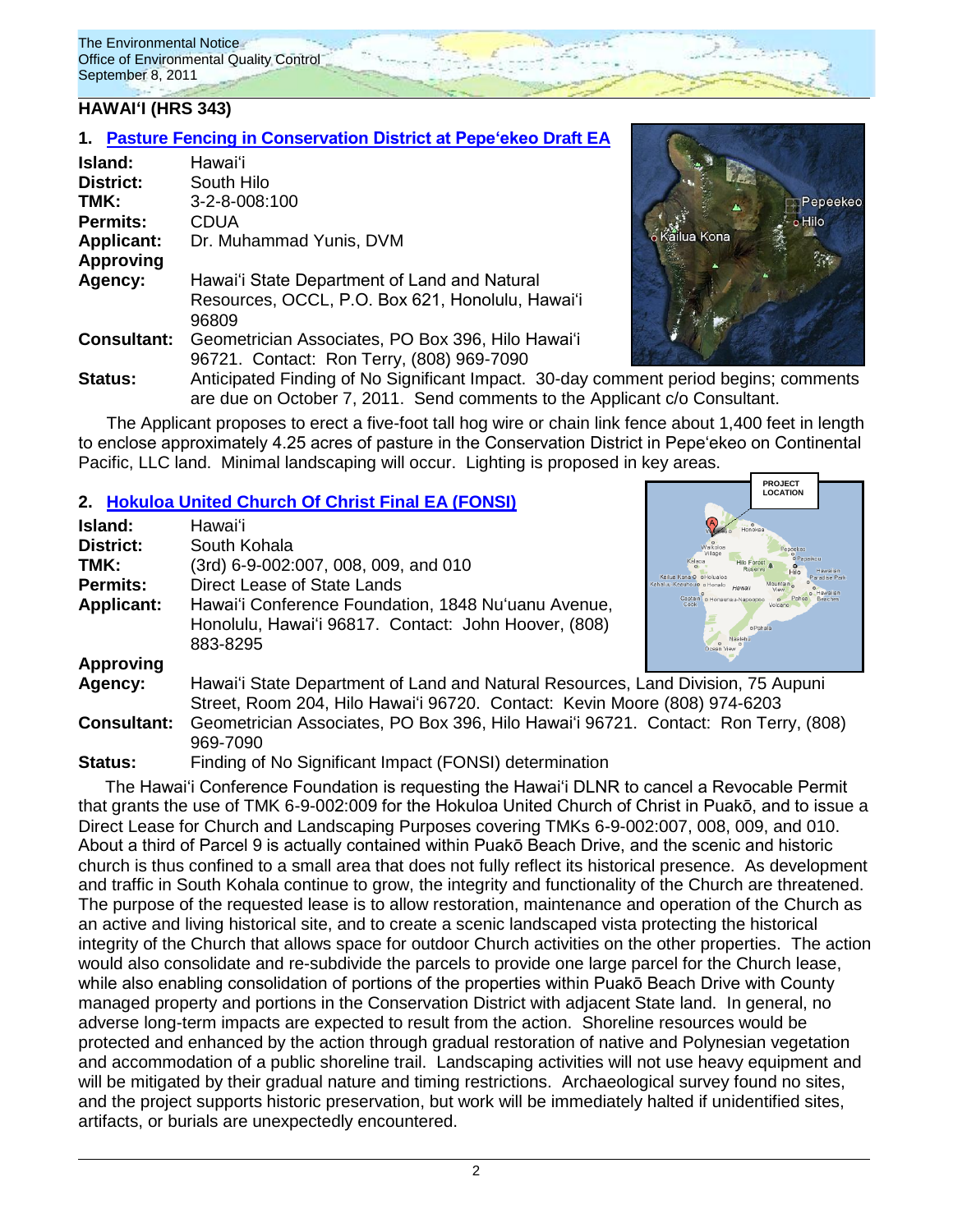# **MOLOKAʻI (HRS 343)**

|      |                  | 3. Proposed Moloka'i Baseyard Improvements Draft EA |
|------|------------------|-----------------------------------------------------|
|      | Island:          | Moloka'i                                            |
|      | <b>District:</b> | Moloka'i                                            |
| TMK: |                  | $(2)5 - 2 - 031$ :011, 012 and 013                  |
|      | <b>Permits:</b>  | Building Permit, Grading Permit, Noise Permit (as   |
|      |                  | applicable), NPDES (as applicable)                  |
|      |                  | <b>Proposing/Determination</b>                      |
|      |                  |                                                     |



- **Agency:** County of Maui, Department of Public Works, 200 South High Street, Wailuku, Hawaiʻi 96793. Contact: David Goode, (808) 270-7745
- **Consultant:** Munekiyo & Hiraga, Inc., 305 High Street, Suite 104, Wailuku, Hawaiʻi 96793. Contact: Colleen Suyama, (808) 244-2015
- **Status:** Anticipated Finding of No Significant Impact. 30-day comment period begins; comments are due on October 7, 2011. Send comments to the Proposing Agency and the Consultant.

The County of Maui, Department of Public Works (DPW) proposes to construct the Molokaʻi Baseyard Improvements in order to relocate the existing baseyard in Kaunakakai to a new site on the island of Molokaʻi, Hawaiʻi. The project site is currently made up of three (3) parcels owned by the County of Maui, identified by TMK (2)5-2-031:011, 012 and 013 (Parcel 11, Parcel 12, and parcel 13, respectively) totaling approximately 2.45 acres. The project site is located in the Molokaʻi Industrial Park subdivision approximately 2.9 miles northwest of Kaunakakai. The Molokaʻi Baseyard improvements are proposed to be constructed in two (2) phases. Phase 1 will consist of a driveway entrance from Puʻeo Place, an administration building, vehicle storage area and parking lot located on Parcels 12 and 13 and a fuel storage and temporary retention basin on Parcel 11. Related improvements will include site clearing/grubbing, grading, retaining walls, off-site utility connections, landscaping and irrigation. Phase 2 will be located on parcel 11 and consist of removing the temporary retention basin, and construction of a maintenance shop building, bulk material bunkers, and truck wash area. Related improvements will include site grading, drainage system, retaining walls, asphalt paving, landscaping and irrigation. The perimeter of the subject properties will also be fenced.

# **OʻAHU (HRS 343)**

|                                | 4. Ka Makana Ali'i Conceptual Master Plan Draft EA                                                                                                                               | Ka Makana Aliji |  |
|--------------------------------|----------------------------------------------------------------------------------------------------------------------------------------------------------------------------------|-----------------|--|
| Island:                        | Oʻahu                                                                                                                                                                            |                 |  |
| <b>District:</b>               | 'Ewa                                                                                                                                                                             |                 |  |
| TMK:                           | 9-1-016:142                                                                                                                                                                      |                 |  |
| Permits:                       | Building permits, grading permits, NPDES permit, and<br>construction noise permits                                                                                               |                 |  |
| <b>Proposing/Determination</b> |                                                                                                                                                                                  |                 |  |
| Agency:                        | Department of Hawaiian Home Lands, P.O. Box 1879, Honolulu, Hawai'i 96805. Contact:<br>Linda Chinn, (808) 620-9451                                                               |                 |  |
| <b>Consultant:</b>             | Lee Sichter LLC, 45024 Malulani Street #1, Kane'ohe, Hawai'i 96744. Contact: Lee<br>Sichter, (808) 382-3836                                                                      |                 |  |
| <b>Status:</b>                 | Anticipated Finding of No Significant Impact. 30-day comment period begins; comments<br>are due on October 7, 2011. Send comments to the Proposing Agency and the<br>Consultant. |                 |  |

The Ka Makana Aliʻi project is a regional mixed use center proposed to be developed by Hawaiʻi DeBartolo LLC on a 67-acre property in East Kapolei, in the district of ʻEwa within the City and County of Honolulu. The subject property is owned by the Department of Hawaiian Homelands (DHHL) and is in the process of being leased to Hawaiʻi DeBartolo LLC.

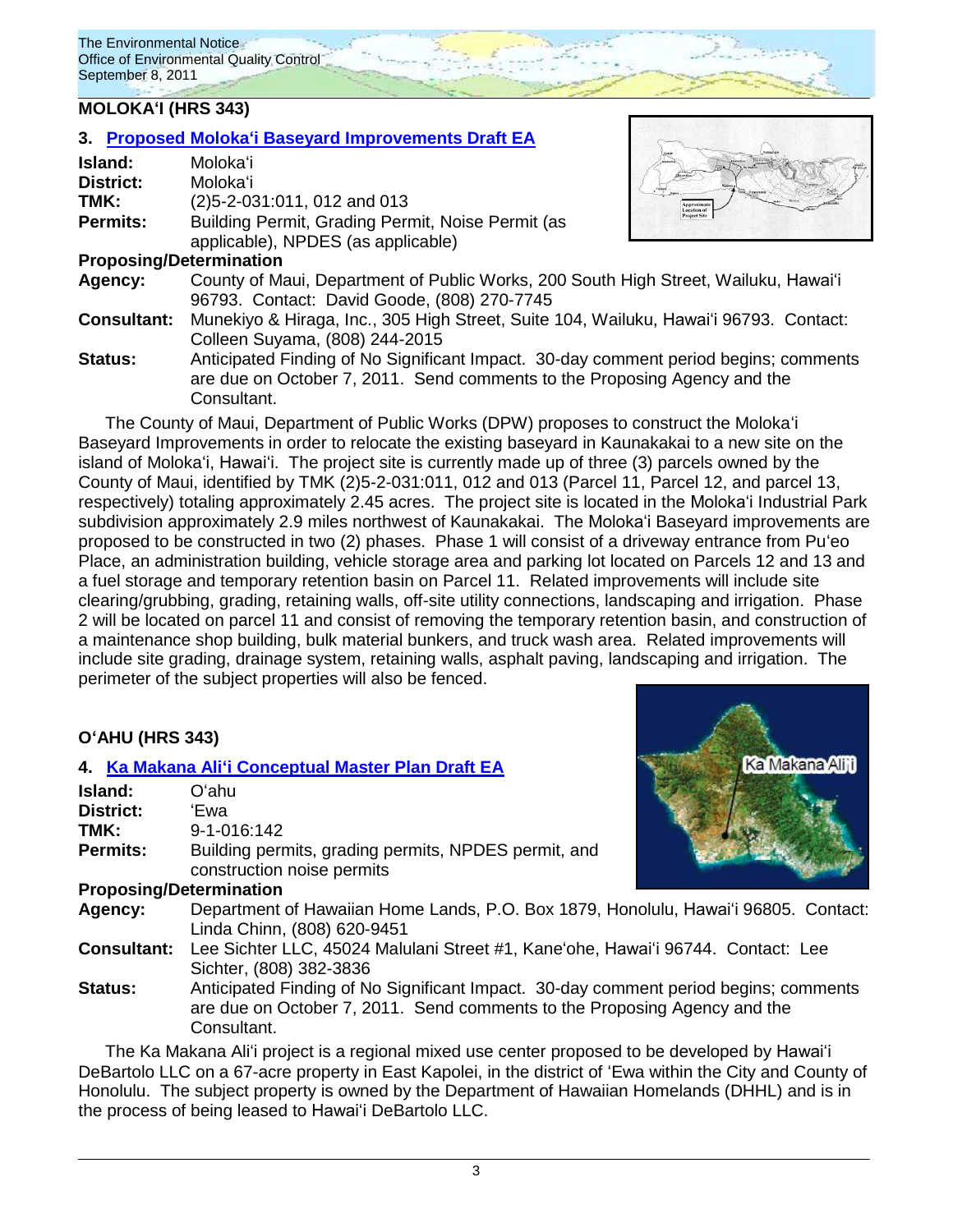The proposed development will total approximately 1,400,000 square feet of leasable area including a variety of uses such as commercial office space (approximately 217,000 square feet), two or more large retail anchors as well as smaller, boutique stores, a cinema, a gym, two hotels (250 rooms each), numerous restaurants and other eating establishments, and entertainment facilities. These uses are centered on a large urban court/promenade that ties the project together. Pedestrian paths link the uses and provide connectivity to and from the hotel and office space. In addition to the approximately 2,671 parking spaces to be provided at grade, Ka Makana Aliʻi will offer approximately 1,826 parking spaces in an underground lot.

The Ka Makana Aliʻi project will be constructed in two phases, with the first opening in 2013 and the second phase opening two years later.

# **5. [Moanalua High School Performing Arts Center Final EA \(FONSI\)](http://oeqc.doh.hawaii.gov/Shared%20Documents/EA_and_EIS_Online_Library/Oahu/2010s/2011-09-08-FEA-Moanalua-HS-Arts-Center.pdf)**

| <b>Island:</b>   | Oʻahu                                                             |        |
|------------------|-------------------------------------------------------------------|--------|
| <b>District:</b> | Honolulu                                                          | Makaha |
| TMK:             | 1-01-063: 011                                                     | Nanaku |
| <b>Permits:</b>  | NPDES Permit for Storm Water, NPDES Permit for                    |        |
|                  | Hydrotesting, Construction Noise Variance (if required),          |        |
|                  | Air Quality Permit (if required), Grading Permit, Building        |        |
|                  | Permit, Height Waiver (Phase 2 only), and Zoning Waiver (Parking) |        |



### **Proposing/Determination**

**Agency:** State of Hawaiʻi Department of Education, P.O. Box 2360, Honolulu Hawaiʻi 96804. Contact:Brenda Lowrey, (808) 377-8312

- **Consultant:** Wilson Okamoto Corporation, 1907 South Beretania Street, Suite 400, Honolulu, Hawaiʻi 96826. Contact: Tracy Fukuda, (808) 946-2277
- **Status:** Finding of No Significant Impact (FONSI) determination

The State Department of Education is proposing to construct a new Performing Arts Center on the campus of Moanalua High School on the Island of Oʻahu. Moanalua High School encompasses approximately 30 acres and is further identified as Tax Map Key 1-01-063: 011. The new Performing Arts Center is planned to accommodate a 1,000-seat auditorium, rehearsal and instructional spaces, backstage facilities, storage rooms, and other supporting facilities. The purpose of the proposed project is to provide additional facility space to better accommodate the effective implementation of the school's music and performing arts programs and activities serving students. The existing band room serving the school does not provide adequate space. As a result, faculty and staff are not able to effectively conduct their activities in serving the school's operations and addressing the needs of the student body.

Due to current funding limitations, the Performing Arts Center will be constructed in two (2) phases. Phase 1 will include a rehearsal hall building and Phase 2 will include the 1,000-seat auditorium.

### **6. [St. Augustine by-the-Sea Church Master Plan Project Draft EA](http://oeqc.doh.hawaii.gov/Shared%20Documents/EA_and_EIS_Online_Library/Oahu/2010s/2011-09-08-DEA-St-Augustine-By-The-Sea-Master-Plan-in-Waikiki.pdf) Island:** Oʻahu

| District:         | Honolulu                                                |
|-------------------|---------------------------------------------------------|
| TMK:              | $(1)$ 2-06-026: 012 and 015                             |
| <b>Permits:</b>   | Special Management Area Use Permit, Waikīkī Special     |
|                   | District Permit, Zoning Variance, Conditional Use       |
|                   | Permit - Joint Development, NPDES Permit,               |
|                   | Construction Noise Permit, Building and other           |
|                   | <b>Ministerial Permits</b>                              |
| <b>Applicant:</b> | Roman Catholic Church in Hawai'i, St. Augustine by-the- |
|                   | Honolulu, Hawai'i 96815. Contact: Father Lane Akiona.   |



Sea Church, 130 'Ōhua Avenue. (808) 973-9788

# **Approving**

**Agency:** Department of Planning and Permitting, City and County of Honolulu, 650 South King Street, 7<sup>th</sup> Floor, Honolulu, Hawai'i 96813. Contact: Lin Wong, (808) 768-8033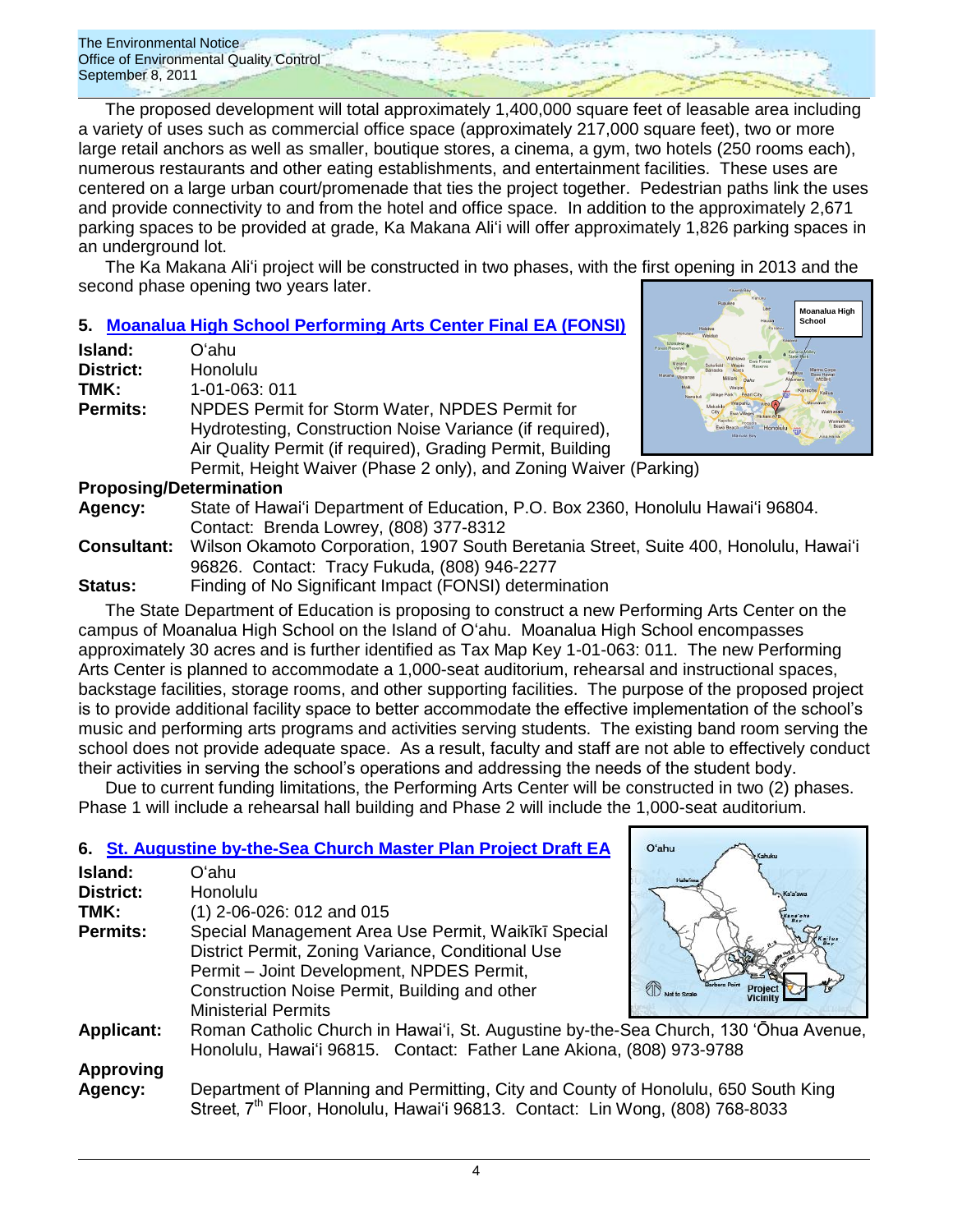

**Consultant:** Helber Hastert & Fee, Planners, 733 Bishop Street, Suite 2590, Honolulu, Hawaiʻi 96813. Contact: Ronald A. Sato, (808) 545-2055

**Status:** Anticipated Finding of No Significant Impact. 30-day comment period begins; comments are due on October 7, 2011. Send comments to the Applicant and the Consultant

The Roman Catholic Church in Hawaiʻi is proposing to implement improvements to their St. Augustine by-the-Sea Church property in accordance with a new master plan to better serve their parish's current and future needs. The Church has not undergone any major renovations since its construction in 1962, and they also have custody of many artifacts and other objects related to St. Damien. Therefore, a new museum is planned to make these artifacts, objects, and educational material available for viewing by the public. Additional office space for church staff and storage space is needed along with increased on-site parking for their parish and visitors.

New facilities would consist of: 1) a new two-story St. Damien Museum (5,500 sf) located along their Kalākaua Avenue frontage; and 2) a new multi-purpose building (9,000 sf floor area) to serve as a redeveloped parish hall, office space, along with providing additional parking (67 stalls). An existing parish hall building will be demolished. The project is not expected to have significant direct or indirect impacts on the environment. A burial treatment plan was approved by the O'ahu Island Burial Council, and no significant secondary or cumulative impacts are expected.

# **KAUAʻI (HRS 343)**

# **7. Moanakai Seawall Repair [and Reconstruction Draft EA](http://oeqc.doh.hawaii.gov/Shared%20Documents/EA_and_EIS_Online_Library/Kauai/2010s/2011-09-08-DEA-Moanakai-Seawall-Repair-Reconstruction.pdf)**

| Island:              | Kauaʻi             |
|----------------------|--------------------|
| District:            | Kawaihau           |
| TMK:                 | $(4)$ 4-5-002: 023 |
| Dormi <sub>for</sub> | Concorvation Di    |



**Permits:** Conservation District Use Permit, Special Management Area Permit, Shoreline Setback Variance, Department of the Army Permit, Section 401 Water Quality Certification Permit, Coastal Zone Management Federal Consistency Determination Permit, NPDES Permit for Discharges Associated with Construction Stormwater, NPDES Permit for Construction Activity Dewatering Effluent

### **Proposing/Determination**

**Agency:** County of Kaua'i, Department of Public Works 4444 Rice Street, Suite 275, Līhu'e, Hawaiʻi 96766. Contact: Larry Dill, (808) 241-4996

**Consultant:** R. M. Towill Corporation, 2024 North King Street, Suite 200, Honolulu, Hawaiʻi 96819. Contact: Brian Takeda, (808) 842-1133

**Status:** Anticipated Finding of No Significant Impact. 30-day comment period begins; comments are due on October 7, 2011. Send comments to the Proposing Agency and the Consultant [\(Appendices\)](http://oeqc.doh.hawaii.gov/Shared%20Documents/EA_and_EIS_Online_Library/Kauai/2010s/2011-09-08-DEA-Moanakai-Seawall-Appendices.pdf)

The proposed project involves the repair and reconstruction of the Moanakai Seawall to maintain the protection of the shoreline from further wave and stormwater related erosion. An Erosion Control Plan (ECP) will provide measures to control storm-water runoff from the project site. An NPDES permit for the discharge of construction related stormwater will be filed. A Best Management Practices (BMPs) Plan will be submitted to control and treat the discharge of pollutants into receiving waters. The direct impacts related to construction activities will be contained within the property and should not create any indirect, secondary or cumulative impacts within the property or to adjacent properties.

The proposed repair and reconstruction is not expected to result in significant adverse impacts to geology, soils, hydrology, stream flow, biological resources, air quality, natural hazards, cultural resources, socio-economics, or land uses. Minimal impacts may consist of minor traffic, noise and air quality disturbances to residents in the surrounding area of the site, however impacts will be temporary, and conditions will return to their previous state once construction is complete.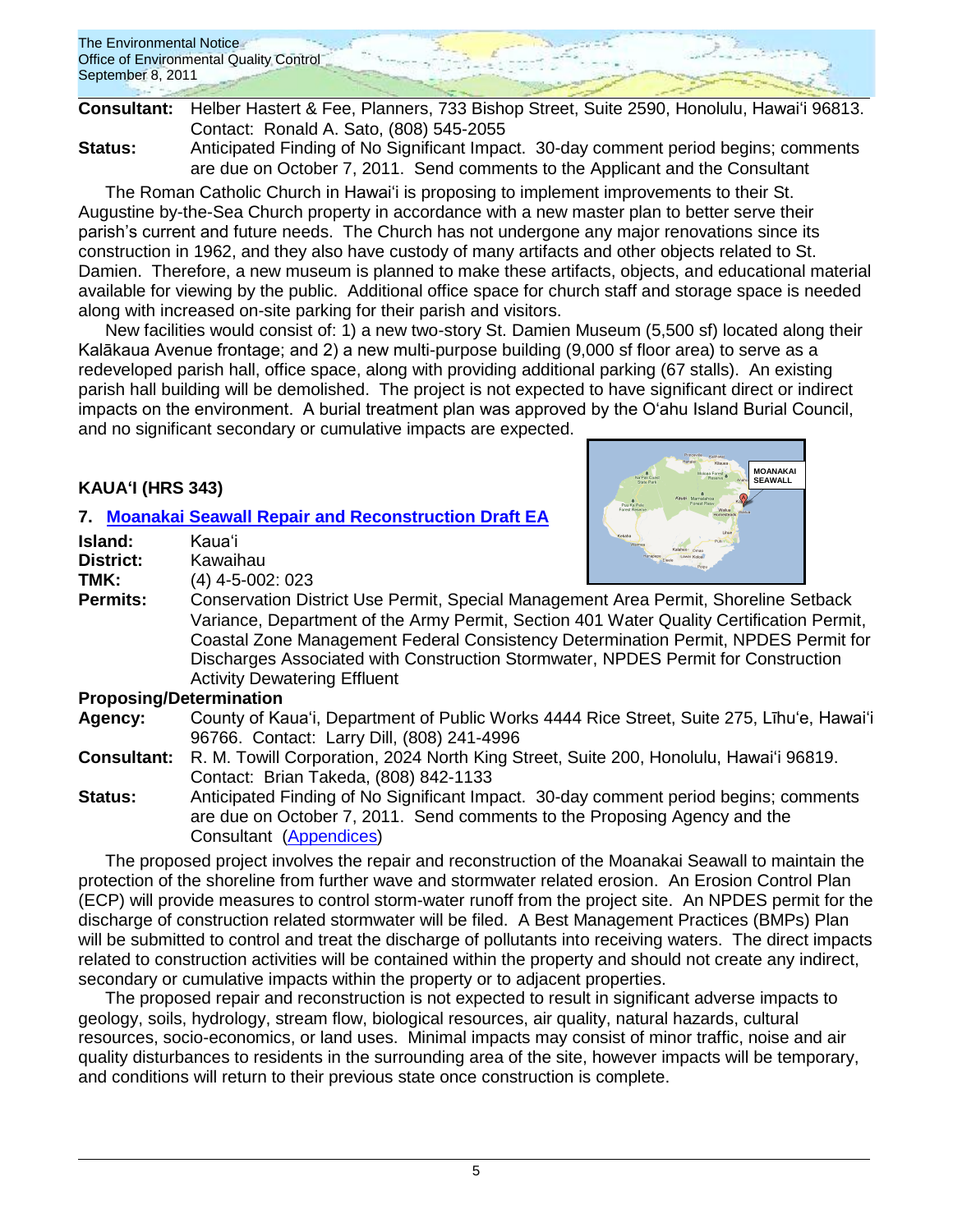# **NEPA NOTICES**

### **8. [MILCON Projects P-749 and P-750 Bachelor Enlisted Quarters, Marine Corps Base Hawaiʻi –](http://oeqc.doh.hawaii.gov/Shared%20Documents/EA_and_EIS_Online_Library/NEPA%20and%20Other%20Documents/2011-09-08-NEPA-Supplemental-EA-P749-and-P750-Kaneohe-Marine-Corps-Base.pdf) [Kaneʻohe Bay](http://oeqc.doh.hawaii.gov/Shared%20Documents/EA_and_EIS_Online_Library/NEPA%20and%20Other%20Documents/2011-09-08-NEPA-Supplemental-EA-P749-and-P750-Kaneohe-Marine-Corps-Base.pdf)**

| Island:                                                                              | Oʻahu                                                                                  | PROJECT                                                    |
|--------------------------------------------------------------------------------------|----------------------------------------------------------------------------------------|------------------------------------------------------------|
| <b>District:</b>                                                                     | Ko'olaupoko                                                                            | <b>LOCATION</b><br>Hauda<br>Punalis,<br>Mokuleis           |
| TMK:                                                                                 | $(1)$ 4-4-008:001 por. and $(1)$ 4-4-009:003 por.                                      | Keapwa<br>Mokuleia<br><b>Front Reserve</b><br>Kahana Valle |
| <b>Permits:</b>                                                                      | No permits anticipated                                                                 | State Park<br>Makaha<br>Kahaluu                            |
| <b>Proposing/Determination</b>                                                       |                                                                                        | Makaha Waian                                               |
| Agency:                                                                              | United States Marine Corps (USMC), NEPA Agent: Naval                                   |                                                            |
|                                                                                      | Facilities Engineering Command, Pacific, 258 Makalapa                                  | Honolulu<br>Märgala Ray                                    |
|                                                                                      | Drive, Suite 100, Pearl Harbor, Hawai'i 96860-3134.                                    |                                                            |
|                                                                                      | Attention: EV21/JB, (808) 472-1196                                                     |                                                            |
| <b>Consultant:</b>                                                                   | Wil Chee - Planning, Inc., 1018 Palm Drive, Honolulu, Hawai'i 96814. Contact: Angelyn  |                                                            |
|                                                                                      | Davis, (808) 596-4688                                                                  |                                                            |
| <b>Status:</b>                                                                       | The Draft FONSI and EA addressing this action are on file and interested parties may   |                                                            |
| obtain a copy from: Naval Facilities Engineering Command, Pacific, 258 Makalapa Dr., |                                                                                        |                                                            |
|                                                                                      | Suite 100, Pearl Harbor, Hawai'i 96860-3134 (Attention: EV21/JB), telephone (808) 472- |                                                            |

one (808) 472-1196. A limited number of copies on compact disk are available to fill single-copy requests.

This Supplemental Environmental Assessment (SEA) addresses the potential environmental consequences associated with changes made to the MILCON P-749 and P-750 Bachelor Enlisted Quarters (BEQs) projects at Marine Corps Base Hawaiʻi – Kaneʻohe Bay. The Proposed Action is to construct an open parking lot to provide approximately 54 additional parking spaces needed to satisfy the increased parking requirement for the two BEQs being constructed under the projects. The parking lot would be located across the Mōkapu Central Drainage Channel from the BEQ complex at a site that is currently an open field, partially covered by grass and other weedy vegetation and partially paved.

The Proposed Action would extend from an existing parking lot that serves BEQs 7004, 7005, 7006, and 7007, and run parallel to the Mōkapu Central Drainage Channel toward an existing pedestrian bridge that would provide access to the new BEQs. The Proposed Action includes a parking lot and sidewalk, and would cover approximately 20,752 square feet (1923 square meters) or 0.48 acre.

Based on information compiled and analyzed during preparation of the SEA, the USMC finds that the proposed action would not result in any significant impacts on the environment. The projects' design features and adherence to construction best management practices would ensure that any impacts remain below significant levels. Therefore, the proposed action does not constitute a major federal action having individually or cumulatively significant impacts on the quality of the human environment and the USMC has issued a finding of no significant impact (FONSI). An environmental impact statement will not be required for this project.

# **9. [Grow the Force at Marine Corps Base Hawaiʻi –](http://oeqc.doh.hawaii.gov/Shared%20Documents/EA_and_EIS_Online_Library/NEPA%20and%20Other%20Documents/2011-09-08-NEPA-FEA-Grow-the-Force-Kaneohe-Marine-Corps-Base.pdf) Kaneʻohe Bay, Hawai'i**

| Island:                        | Oʻahu                                                                                 | Kowela Bay                                             |
|--------------------------------|---------------------------------------------------------------------------------------|--------------------------------------------------------|
| District:                      | Koʻolaupoko                                                                           | Kahuku<br>Ponukeg<br><b>PROJECT</b><br><b>LOCATION</b> |
| TMK:                           | $(1)$ 4-4-008:001 por. and $(1)$ 4-4-009:003 por.                                     | Punaluu                                                |
| <b>Permits:</b>                | No permits anticipated                                                                | <b>Forest Reserve</b><br>Kahana Valley<br>State Park   |
| <b>Proposing/Determination</b> |                                                                                       | Makaha.<br>Miliani                                     |
| Agency:                        | United States Marine Corps (USMC), NEPA Agent: Naval                                  |                                                        |
|                                | Facilities Engineering Command, Pacific, 258 Makalapa                                 |                                                        |
|                                | Drive, Suite 100, Pearl Harbor, Hawai'i 96860-3134.                                   | Ewa Beach Point<br>Honolulu<br>Mamala Bay<br>Anazwina  |
|                                | Attention: EV21/JB, (808) 472-1196                                                    |                                                        |
| <b>Consultant:</b>             | Wil Chee - Planning, Inc., 1018 Palm Drive, Honolulu, Hawai'i 96814. Contact: Angelyn |                                                        |
|                                | Davis, (808) 596-4688                                                                 |                                                        |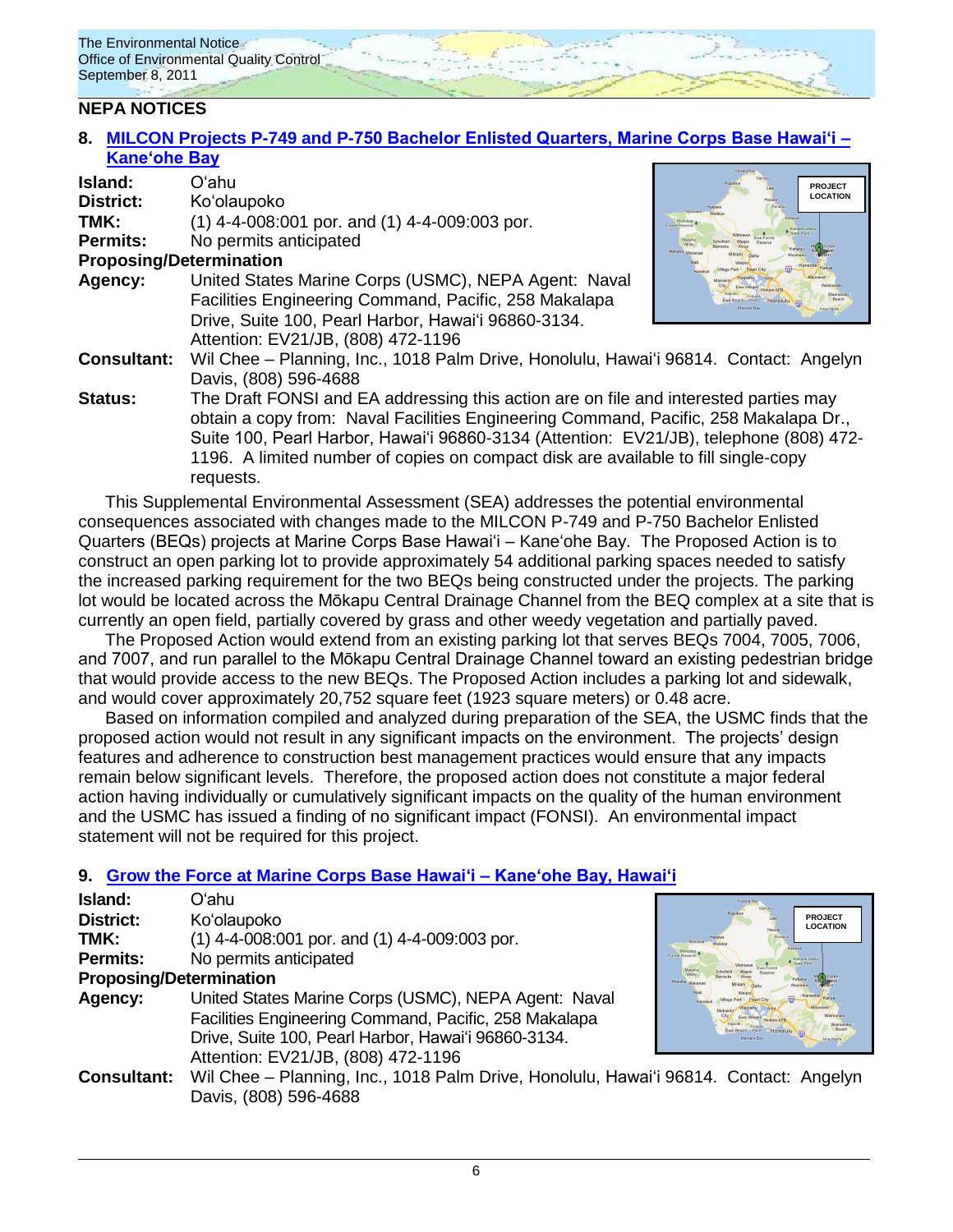**Status:** The Draft FONSI and EA addressing this action are on file and interested parties may obtain a copy from: Naval Facilities Engineering Command Pacific, 258 Makalapa Dr., Suite 100, Pearl Harbor, Hawai'i 96860-3134 (Attention: EV21/JB), telephone (808) 472-1196. A limited number of copies on compact disk are available to fill single-copy requests.

This Environmental Assessment (EA) addresses the potential environmental consequences associated with the Grow the Force (GTF) initiative at Marine Corps Base (MCB) Hawaiʻi – Kaneʻohe Bay. The proposed action is the construction of six MILCON projects to support the additional personnel assigned to MCB Hawaiʻi – Kaneʻohe Bay under the U.S. Marine Corps-wide GTF initiative. These projects construct new or renovate on-base facilities to provide adequate living, working, and training conditions. Under the GTF initiative, an additional 579 active-duty personnel and an estimated 391 dependents (an approximate total of 970 persons) would be assigned to MCB Hawaiʻi – Kaneʻohe Bay. The GTF personnel started arriving in late Fiscal Year (FY) 2008, with incremental additions expected through FY2012.

The six projects include: 1) existing armory addition and renovation; 2) new consolidated aid station and rehab clinic; 3) new artillery battery complex and company command post; 4) new 3rd Radio Battalion complex; 5) new command headquarters, parking structure, bachelor enlisted quarters (BEQ), and renovation of existing BEQs 5070 and 5071, and 6) renovation of existing buildings within the Marine Wing Support Services headquarters compound, new Combat Logistics Battalion warehouse, and new 3rd Radio Battalion motor pool facility.

Based on information compiled and analyzed during preparation of the EA, the USMC finds that the proposed action would not result in any significant impacts on the environment. The projects' design features and adherence to construction best management practices would ensure that any impacts remain below significant levels. Therefore, the proposed action does not constitute a major federal action having individually or cumulatively significant impacts on the quality of the human environment and the USMC has issued a finding of no significant impact (FONSI). An environmental impact statement will not be required for this project.

Pacific

#### **10. [Ka'ena Point Satellite Tracking Station \(KPSTS\) Demolition of Nine Buildings and](http://oeqc.doh.hawaii.gov/Shared%20Documents/EA_and_EIS_Online_Library/NEPA%20and%20Other%20Documents/2011-09-08-NEPA-DEA-Kaena-Point-Satellite-Station-Demolition-Construction.pdf)  [Construction of a Civil Engineering Storage Building](http://oeqc.doh.hawaii.gov/Shared%20Documents/EA_and_EIS_Online_Library/NEPA%20and%20Other%20Documents/2011-09-08-NEPA-DEA-Kaena-Point-Satellite-Station-Demolition-Construction.pdf)**

|                                | <u>Consulation of a Civil Engineering Storage Dunung – Dian Foron</u> |                            |
|--------------------------------|-----------------------------------------------------------------------|----------------------------|
| Island:                        | Oʻahu                                                                 |                            |
| District:                      | Wai'anae and Waialua                                                  |                            |
| TMK:                           | $(1)$ 6-9-003:3,4,5                                                   | <b>Translation Literia</b> |
| <b>Permits:</b>                | No permits anticipated                                                |                            |
| <b>Proposing/Determination</b> |                                                                       |                            |
| Agency:                        | United States Air Force, 2261 Hughes Avenue, Suite 155,               |                            |
|                                | Lackland AFB, Texas 78236. Contact: Lance Hayashi,                    |                            |
|                                | (808) 697-4314                                                        |                            |
| <b>Consultant:</b>             | HDR, 2600 Park Tower Drive, Suite 100, Vienna, Virginia               |                            |
|                                | 22180. Contact: Elizabeth Vashro, (571) 327-5844                      |                            |
| <b>Status:</b>                 | Please direct all comments to the Proposing Agency and the Consultant |                            |

The purpose of the Proposed Action is to demolish nine underused facilities that are in poor condition at KPSTS and to provide KPSTS with a new Civil Engineering Storage Building to consolidate the storage facilities and lessen the burden associated with maintaining underused facilities at KPSTS. The EA evaluates the potential environmental consequences of the Proposed Action and the No Action Alternative on the following general impact topics: noise, air quality, land use (including recreation), geological resources, water resources, coastal zone management, biological resources, health and safety, utilities and infrastructure (including transportation), hazardous materials and wastes, socioeconomic resources and environmental justice, and cultural and visual resources. The Proposed Action and No Action Alternative have been reviewed in accordance with NEPA as implemented by the regulations of the Council on Environmental Quality and 32 Code of Federal Regulations 989 (*Environmental Impact Analysis Process*). Implementation of the Proposed Action would not result in significant impacts to the quality of the human or natural environment. An analysis of the Proposed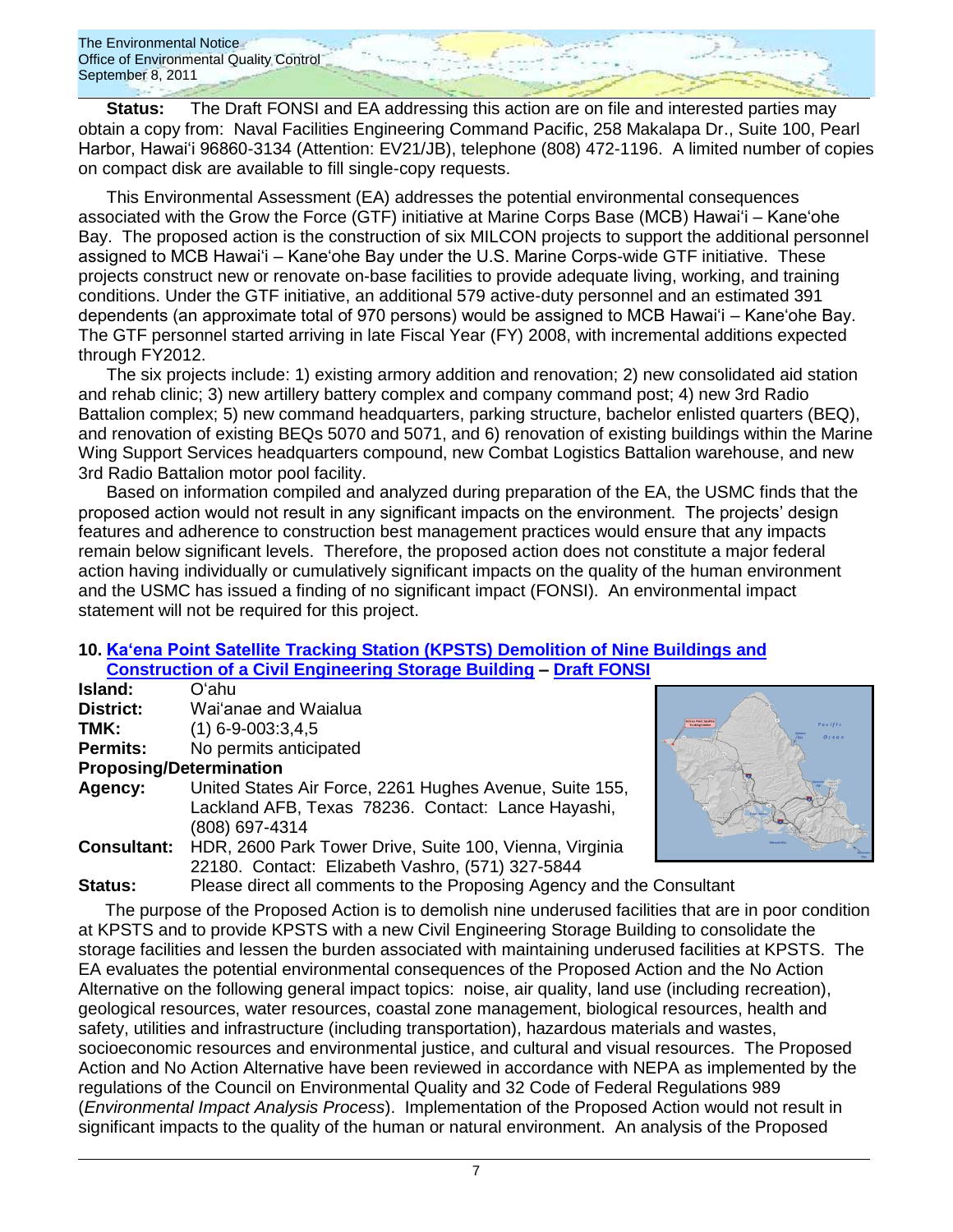

Action, in conjunction with other present and proposed activities, concluded that no significant cumulative environmental impacts would occur.

### **11. [Disposal & Reuse of Surplus Property at Barbers Point](http://oeqc.doh.hawaii.gov/Shared%20Documents/EA_and_EIS_Online_Library/NEPA%20and%20Other%20Documents/2011-09-08-NEPA-FEA-Disposal-and-Reuse-of-Surplus-Property-at-Barbers-Point-Naval-Air-Station.pdf)  [Naval Air Station Final EA](http://oeqc.doh.hawaii.gov/Shared%20Documents/EA_and_EIS_Online_Library/NEPA%20and%20Other%20Documents/2011-09-08-NEPA-FEA-Disposal-and-Reuse-of-Surplus-Property-at-Barbers-Point-Naval-Air-Station.pdf) (FONSI)**

**Island:** Oʻahu **District:** ʻEwa **TMK:** (1) 6-9-003:3,4,5 **Permits:** None **Proposing/Determination**



**Agency:** Director, BRAC PMO West, ATTN: Ronald Bochenek, 1455 Frazee Road, Suite 900, San Diego, CA 92108. Contact: [Ronald.bochenik.ctr@navy.mil,](mailto:Ronald.bochenik.ctr@navy.mil) Fax (619) 532-9858 **Consultant:** Helber Hastert & Fee Planners, 733 Bishop Street, Suite 25909, Honolulu, HI 96813. Contact: Martha Spengler, (808) 545-2055 ext. 238 **Status:** Finding of No Significant Impact Determination

This environmental assessment (EA) presents an analysis of the Department of the Navy's Proposed Action to dispose of remaining surplus property at the former Naval Air Station (NAS) Barbers Point, Hawai'i, and that property's subsequent reuse in a manner consistent with the *Kalaeloa Master Plan* (KMP) as prepared by the Hawaiʻi Community Development Authority. This EA supplements the *Final Environmental Impact Statement for the Disposal and Reuse of Naval Air Station Barbers Point, Hawaiʻi,* (FEIS) February 1999*,* due to changes to the proposed reuse plan for NAS Barbers Point that have occurred since the 1999 FEIS. This EA specifically addresses the disposal and reuse of six parcels encompassing approximately 388 acres.

The Proposed Action would not result in any significant impacts upon geology, topography, or soils; groundwater; surface water; air quality; noise; visual resources; transportation; land use; biological resources; cultural resources; public health and safety; public services; socioeconomic environment; or infrastructure.

The Finding of No Significant Impact (FONSI) and EA addressing this action may be obtained by interested parties at http://www.bracpmo.navy.mil/ or by contacting Navy Base Realignment and Closure Program Management Office, ATTN: Ronald Bochenek, 1455 Frazee Road, Suite 900, San Diego, CA, 92108. Phone: (619) 532-0906. Email: ronald.bochenek.ctr@navy.mil.

# **ENVIRONMENTAL COUNCIL NOTICE**

The Environmental Council has a tentative meeting scheduled for September 15, 2011, room 203 of the Leiopapa A. Kamehameha Building, also known as the State Office Tower. Please go to the State [Calendar](http://calendar.ehawaii.gov/calendar/html/event) website six days prior to the meeting date to review the agenda. For more information, contact the Council at [environmental.council@doh.hawaii.gov](mailto:environmental.council@doh.hawaii.gov) or call 586-4185.

# **POLLUTION CONTROL PERMITS**

Below is a pollution control permit before the State Department of Health (HRS 342B and HAR 11-60.1). For more information, contact the number given.

| <b>Branch</b>                                           | <b>Applicant and</b>                                                                                                                                 | <b>Project</b>                                                                                                     | Date                        | <b>Proposed</b>                                                                    |
|---------------------------------------------------------|------------------------------------------------------------------------------------------------------------------------------------------------------|--------------------------------------------------------------------------------------------------------------------|-----------------------------|------------------------------------------------------------------------------------|
| <b>Permit Type</b>                                      | <b>Permit Number</b>                                                                                                                                 | Location                                                                                                           |                             | <b>Use</b>                                                                         |
| Clean Air Branch,<br>586-4200, Covered<br>Source Permit | <b>Black Plumeria, LLC</b><br>Application for Renewal<br>No. 0540-02<br>Application for Significant<br>Modification No. 0540-03<br>CSP No. 0540-01-C | Located at:<br>248 Sand Island Accss Road<br>Oʻahu<br>UTM Coordinates Zone 4; 615,<br>119 E / 2,358,802 N (NAD 83) | Comments<br>Due:<br>9/26/11 | 300 TPH Drum-Mix Asphalt<br>Plant with 1,322 bhp Diesel<br><b>Engine Generator</b> |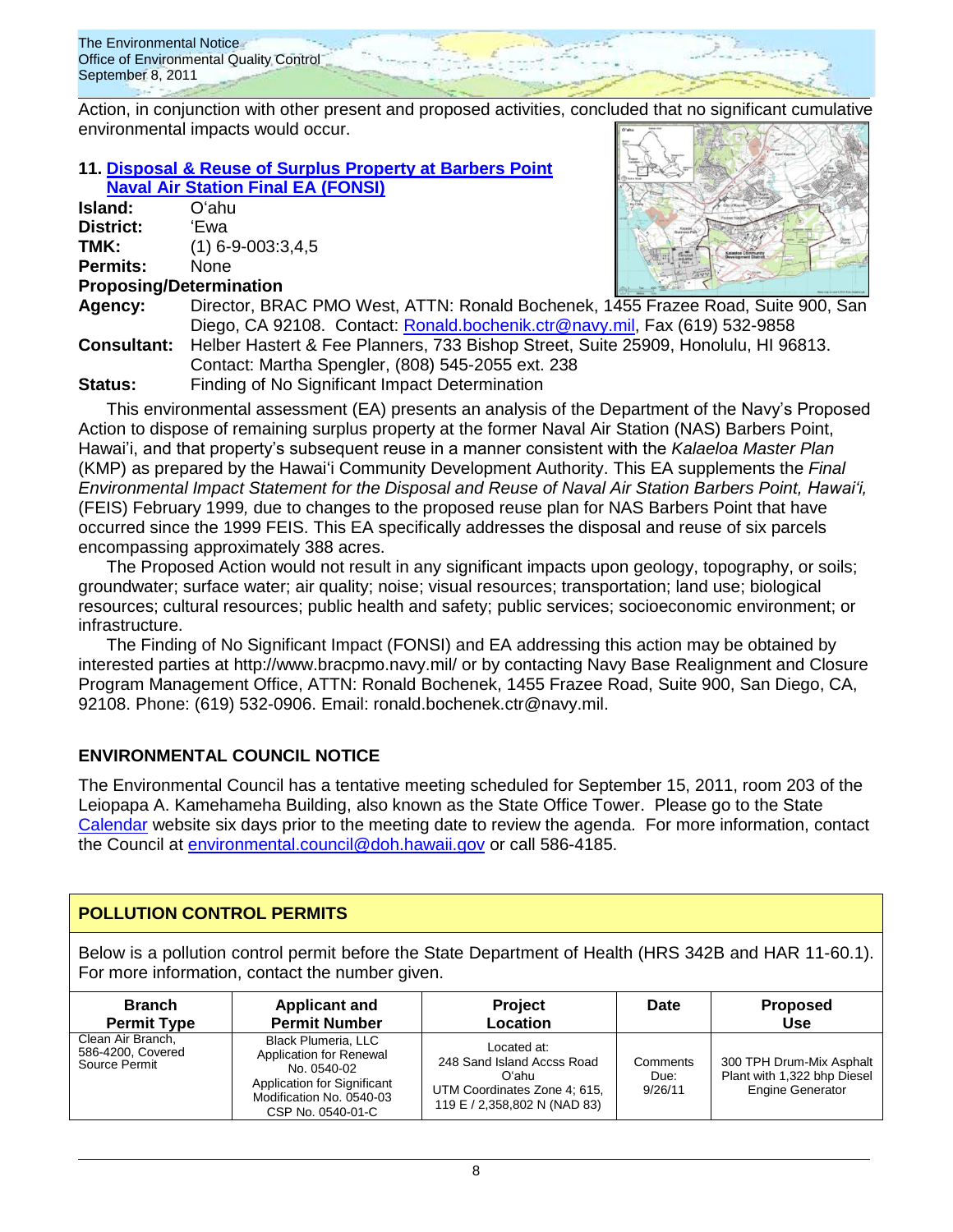# **COASTAL ZONE MANAGEMENT NOTICES**

### **Special Management Area (SMA) Minor Permits**

The SMA Minor permits below have been approved or are pending approval (HRS 205A-30). For more information, contact the county/state Planning Department. Honolulu (523-4131); Hawaiʻi (961-8288); Kauaʻi (241-6677); Maui (270-7735); Kakaʻako or Kalaeloa Community Development District (587-2840).

| <b>Location (TMK)</b>                               | <b>Description (File No.)</b>                                                                                                                      | <b>Applicant/Agent</b>                      |  |
|-----------------------------------------------------|----------------------------------------------------------------------------------------------------------------------------------------------------|---------------------------------------------|--|
| Hawai'i: North Kona (7-5-008: 010; 7-5-007:<br>021) | Install a Pad and Transformer (SMM 11-188)                                                                                                         | Hawai'i Electric Light Company, Inc.        |  |
| Hawai'i: North Kona (7-4-008: 071)                  | Eradication of Red Mangrove and<br>Pickleweed, Replanting with Native Coastal<br>Flora, and Installation of an Interpretative<br>Sign (SMM 11-189) | Malama O Puna: Rene Siracusa & Ann<br>Kobsa |  |
| Maui: Makena (2-1-007: 092)                         | Install Water & Sewer Laterals (SM2<br>20070085)                                                                                                   | ATC Makena Land, LLC                        |  |
| Maui: Ka'anapali (2-6-002: 012)                     | Exterior Repairs - Moloka'i Tower (SM2<br>20110058)                                                                                                | Marie Kimmey, AIA                           |  |
| Maui: Ka'anapali (4-4-001: 099)                     | Exterior Repairs - Lanai Tower (SM2<br>20110059)                                                                                                   | Marie Kimmey, AIA                           |  |
| Maui: Lahaina (4-5-004: 040)                        | Garage/Exercise Room/Half Bath (SM2<br>20110060)                                                                                                   | Kasprzycki Designs, Inc.                    |  |
| Maui: Kihei (3-9-004: 004)                          | Construct Sidewalk/Curb/Gutter (SM2<br>20110061)                                                                                                   | David Goode                                 |  |
| Maui: Kapalua (4-2-001: 028)                        | Converting Lanai into Storage (SM2<br>20110063)                                                                                                    | Stephen & Valerie Kicherer                  |  |

### **SHORELINE NOTICES**

### **Certification Applications**

The shoreline certification applications above are available for review at the DLNR Offices on Kauaʻi, Hawaiʻi, Maui, and Honolulu, 1151 Punchbowl Street, Room 220 (HRS 205A-42 and HAR 13-222-12). All comments shall be submitted in writing to the State Land Surveyor, 1151 Punchbowl Street, Room 210, Honolulu, HI 96813 and postmarked no later than 15 calendar days from the date of the public notice of the application. For more information, call Ian Hirokawa at 587-0420.

| File No. | Date    | Location                                                                                                                                                                                               | Applicant/Owner                                           | TMK                      |
|----------|---------|--------------------------------------------------------------------------------------------------------------------------------------------------------------------------------------------------------|-----------------------------------------------------------|--------------------------|
| OA-1444  | 8/17/11 | Lot A situate at Kaneohe, Ko'olaupoko, O'ahu<br>Address: 45-101 Kane'ohe Bay Drive<br>Purpose: Lot subdivision                                                                                         | Park Engineering/ Central<br>Pacific Bank                 | $4 - 5 - 030:001$ (por.) |
| OA-1445  | 8/18/11 | Lot 78 Land Court Application 1052 as shown on<br>Map 5 situate at Makaha, Waianae, Oahu<br>Address: 84-811 Moua Street<br>Purpose: Obtain building permit                                             | Wesley T. Tengan/ Glenn<br>Allan Wallace, Trustee         | 8-4-005:023              |
| OA-1445  | 8/18/11 | Lot 78 Land Court Application 1052 as shown on<br>Map 5 situate at Makaha, Waianae, Oahu<br>Address: 84-811 Moua Street<br>Purpose: Obtain building permit                                             | Wesley T. Tengan/ Glenn<br>Allan Wallace, Trustee         | 8-4-005:023              |
| OA-1445  | 8/18/11 | Lot 78 Land Court Application 1052 as shown on<br>Map 5 situate at Makaha, Waianae, Oahu<br>Address: 84-811 Moua Street<br>Purpose: Obtain building permit                                             | Wesley T. Tengan/ Glenn<br>Allan Wallace, Trustee         | 8-4-005:023              |
| OA-1446  | 8/18/11 | Dwelling "B" 66-107 "68-107 and 68-109 Au Street<br>Condominium" situate at Kamananui, Waialua,<br>Oʻahu<br>Address: 68-107 Au Street<br>Purpose: Obtain building permit                               | Wesley T. Tengan/ Gary<br>J. Cotton                       | 6-8-011:049              |
| MA-487   | 8/16/11 | Lot B, R.P. 7390, L.C. Aw. 199:1 & 2 to John<br>Dawson, R.P. 7860, L.C. Aw. 7715:2 to Lota<br>Kamehameha situate at Waiokama, Lahaina, Maui<br>Address: 465 Front Street<br>Purpose: Shoreline setback | Lokelani Construction/<br>Edward R. & Susan L.<br>Marszal | 4-6-002:016              |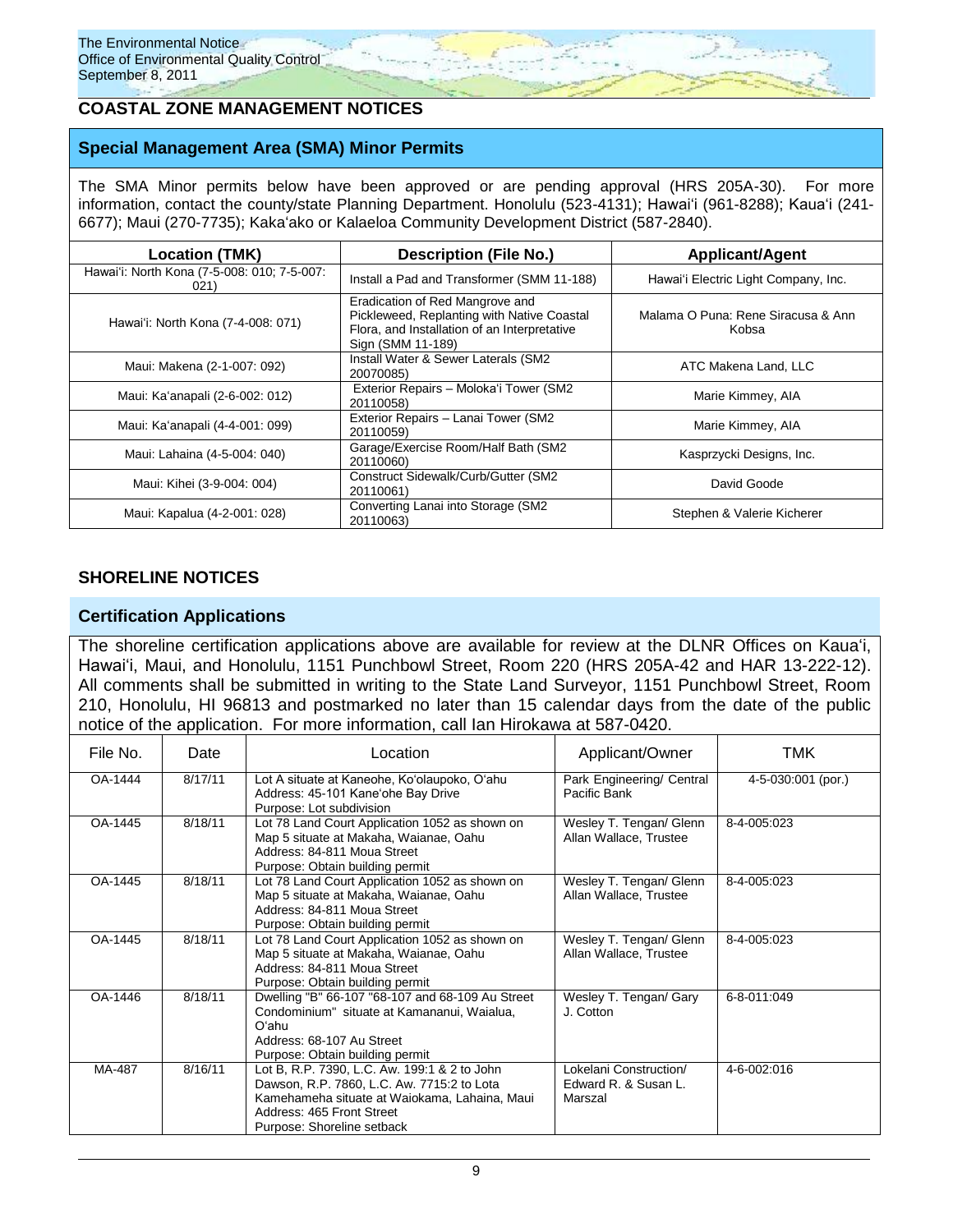# **FEDERAL NOTICES**

### **1. Endangered and Threatened Wildlife and Plants; 12-Month Finding on Five Petitions To List Seven Species of Hawaiian Yellow-faced Bees as Endangered**

The U.S. Fish and Wildlife Service (Service), announced a 12-month finding on five petitions to list seven species of Hawaiian yellow - faced bees (*Hylaeus anthracinus, H. assimulans, H. facilis, H. hilaris, H. kuakea, H. longiceps,* and *H. mana*) as endangered and to designate critical habitat under the Endangered Species Act of 1973, as amended (Act). After review of all available scientific and commercial information, the Service finds that listing these seven species of Hawaiian yellow-faced bees is warranted. Currently, however, listing these seven species of Hawaiian yellow-faced bees is precluded by higher priority actions to amend the Lists of Endangered and Threatened Wildlife and Plants. Upon publication of this 12-month petition finding, the Service will add these seven species of Hawaiian yellow-faced bees to its candidate species list. The Service will develop a proposed rule to list these seven species of Hawaiian yellow-faced bees as its priorities allow. The Service will make any determinations on critical habitat during development of the proposed listing rule. In any interim period the Service will address the status of the candidate taxa through our annual Candidate Notice of Review (CNOR). The finding announced in this document was made on September 6, 2011. This finding is available on the Internet at *[http:// www.regulations.gov](http://www.regulations.gov/)* at Docket Number FWS–R1–ES–2010–0012. Supporting documentation we used in preparing this finding is available for public inspection, by appointment, during normal business hours at the U.S. Fish and Wildlife Service, Pacific Islands Fish and Wildlife Office, 300 Ala Moana Boulevard, Room 3-122, Honolulu, Hawai'i 96850. Please submit any new information, materials, comments, or questions concerning this finding to the above street address. For more information, contact: Loyal Mehrhoff, Field Supervisor, Pacific Islands Fish and Wildlife Office (see address above); by telephone at (808) 792–9400; or by facsimile at (808) 792–9581. If you use a telecommunications device for the deaf (TTD) please call the Federal Information Relay Service (FIRS) at 800–877–8339 (see, 76 F.R. 55170, September 06, 2011).

### **2. Pesticide Emergency Exemptions by EPA; Agency Decisions and State and Federal Agency Crisis Declarations**

The U. S. Environmental Protection Agency (EPA) has granted the following emergency exemptions (*inter alia*) under the Federal Insecticide, Fungicide, and Rodenticide Act (FIFRA) for use of pesticides as listed in this notice. The exemptions were granted during the period July 1, 2010 to June 30, 2011 to control unforeseen pest outbreaks. *For the State of Hawai*'*i Department of Agriculture, Specific Exemptions:* EPA authorized the use of fludioxonil on pineapple to control saprophytic mold; August 26, 2010 to August 26, 2011. *Contact:* Andrea Conrath EPA authorized the use of hop beta acids in beehives to control varroa mite; May 17, 2011 to December 31, 2011. *Contact:* Stacey Groce. Team Leader, Emergency Response Team, Registration Division (7505P), Office of Pesticide Programs, Environmental Protection Agency, 1200 Pennsylvania Ave., NW., Washington, DC 20460–0001; telephone number: (703) 306–0309 (see, 76 F.R. 52948, August 24, 2011).

### **3. Federal Energy Regulatory Commission [Project No. 14069–000] Konohiki Hydro Power, Inc.; Notice of Application Accepted for Filing and Soliciting Comments, Motions To Intervene, Protests, Recommendations, and Terms and Conditions**

Take notice that the following hydroelectric application has been filed with the Federal Energy Regulatory Commission and is available for public inspection:

- a. *Type of Application:* Conduit Exemption.
- b. *Project No.:* 14069–000.
- c. *Date filed:* May 9, 2011, and supplemented August 4, 2011.
- d. *Applicant:* Konohiki Hydro Power, Inc.
- e. *Name of Project:* Pu'u Lua Hydropower Project.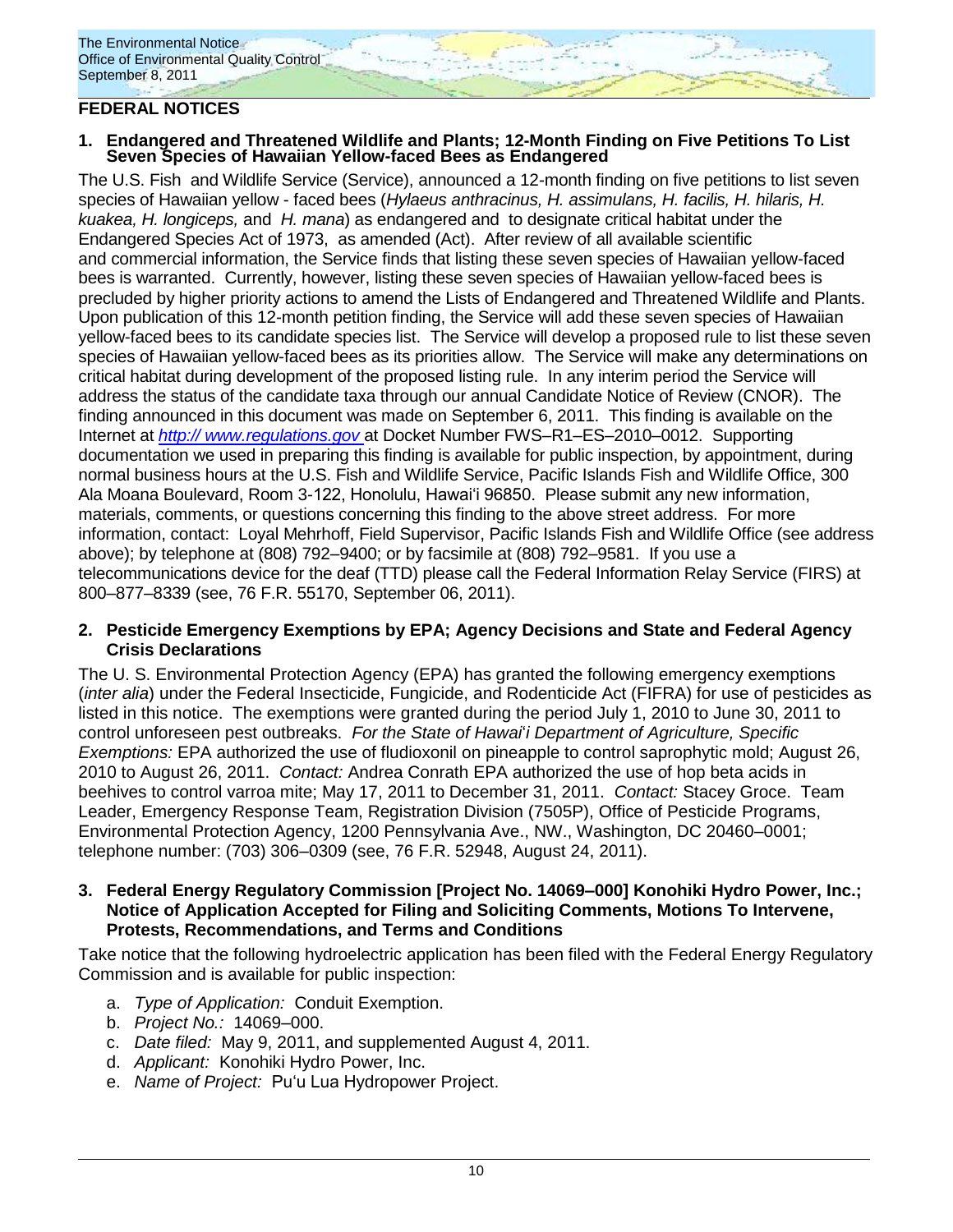- f. *Location:* The proposed Pu'u Lua Hydropower Project would be located on the Koke'e ditch irrigation system in Kaua'i County, Hawai'i. The land on which all the project structures are located is owned by the applicant.
- g. *Filed Pursuant to:* Federal Power Act 16 U.S.C. 791a–825r.
- h. *Applicant Contact:* Mrs. Pamela Miller, Konohiki Hydro Power, Inc., P.O. Box 261, Anahola, Hawai'i 96703, phone (808) 634–8866.
- i. *FERC Contact:* Robert Bell, (202) 502–6062, [robert.bell@ferc.gov.](mailto:robert.bell@ferc.gov)
- j. *Competing Application:* This application competes with Project No. 13875–000 filed October 22, 2010.
- k. *Status of Environmental Analysis:* This application is ready for environmental analysis at this time, and the Commission is requesting comments, reply comments, recommendations, terms and conditions, and prescriptions.
- l. *Deadline for filing responsive documents:* Due to the small size of the proposed project, as well as the resource agency consultation letters filed with the application, the 60-day timeframe specified in 18 CFR 4.34(b) for filing all comments, motions to intervene, protests, recommendations, terms and conditions, and prescriptions is shortened to 30 days from the issuance date of this notice. All reply comments filed in response to comments submitted by any resource agency, Indian tribe, or person, must be filed with the Commission within 45 days from the issuance date of this notice. Comments, protests, and interventions may be filed electronically via the Internet in lieu of paper; see 18 CFR 385.2001(a)(1)(iii) and the instructions on the Commission's Web site under the *<http://www.ferc.gov/docsfiling/> efiling.asp.* The Commission strongly encourages electronic filings. The Commission's Rules of Practice and Procedure require all interveners filing documents with the Commission to serve a copy of that document on each person in the official service list for the project. Further, if an intervener files comments or documents with the Commission relating to the merits of an issue that may affect the responsibilities of a particular resource agency, they must also serve a copy of the document on that resource agency.
- m. *Description of Project:* The Pu'u Lua Hydropower Project has two developments that would consist of:

# **Upper Pu'u Lua Development**

- (1) A proposed powerhouse containing one proposed generating unit with an installed capacity of two (2) megawatts; and
- (2) Appurtenant facilities; and

# **Lower Pu**'**u Lua Development**

- (1) A proposed powerhouse containing one proposed generating unit with an installed capacity of 3.3 megawatts; and
- (2) Appurtenant facilities. The applicant estimates the project would have an average annual generation of 32.49 gigawatt-hours.
- n. This filing is available for review and reproduction at the Commission in the Public Reference Room, Room 2A, 888 First Street, NE., Washington, DC 20426. The filing may also be viewed on the web at *<http://www.ferc.gov/docsfiling/elibrary.asp>* using the ''eLibrary'' link. Enter the docket number, P-14069, in the docket number field to access the document. For assistance, call toll-free 1-866-208-3676 or e-mail *[FERCOnlineSupport@ferc.gov.](mailto:FERCOnlineSupport@ferc.gov)* For TTY, call (202) 502-8659. A copy is also available for review and reproduction at the address in item h above.
- o. *Protests or Motions to Intervene* Anyone may submit a protest or a motion to intervene in accordance with the requirements of Rules of Practice and Procedure, 18 CFR 385.210, 385.211, and 385.214. In determining the appropriate action to take, the Commission will consider all protests filed, but only those who file a motion to intervene in accordance with the Commission's Rules may become a party to the proceeding. Any protests or motions to intervene must be received on or before the specified deadline date for the particular application.
- p. All filings must (1) Bear in all capital letters the title ''PROTEST'', ''MOTION TO INTERVENE'', ''COMMENTS'', ''REPLY COMMENTS,'' ''RECOMMENDATIONS,'' ''TERMS AND CONDITIONS,'' or ''PRESCRIPTIONS;'' (2) set forth in the heading, the name of the applicant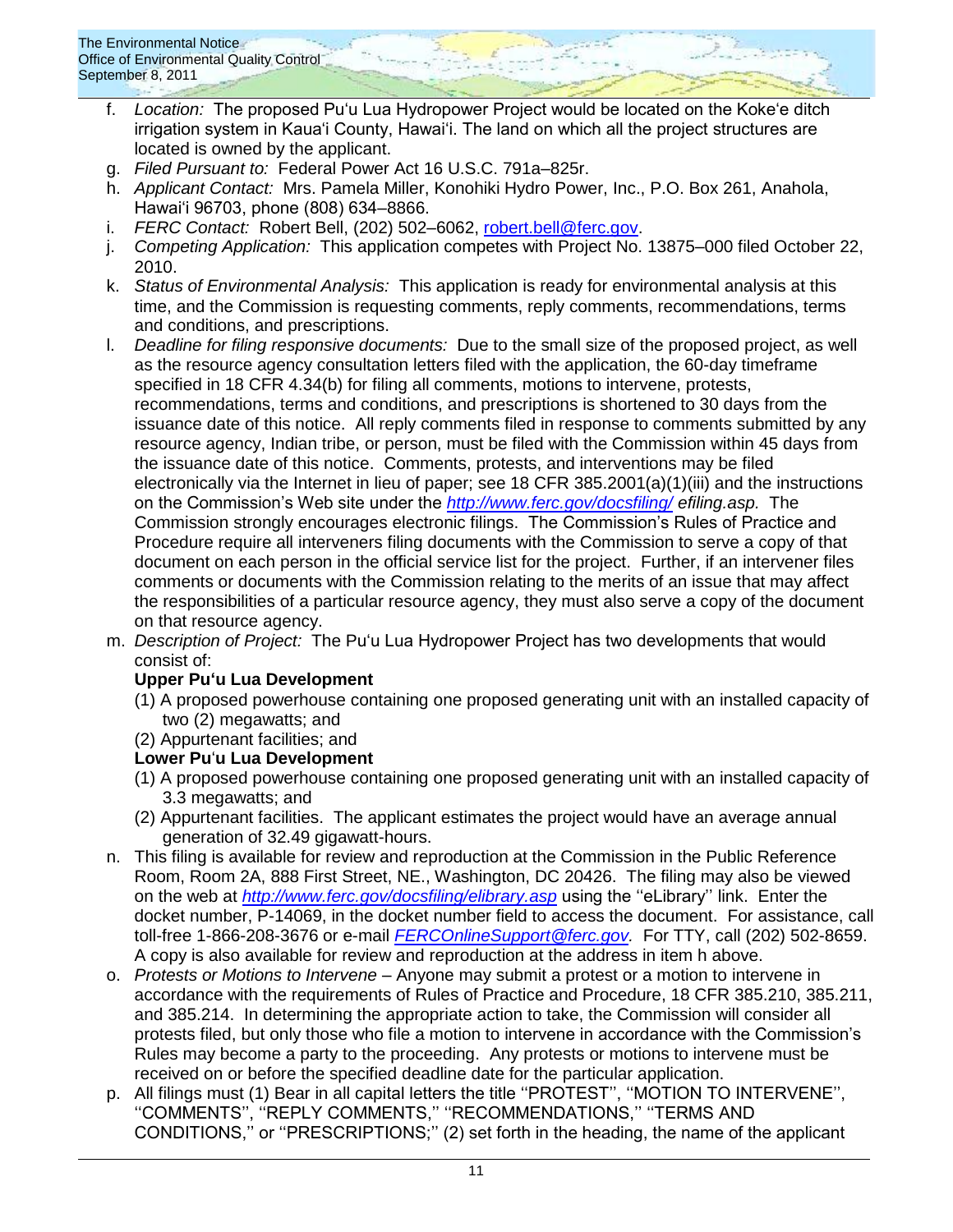and the project number of the application to which the filing responds; (3) furnish the name, address, and telephone number of the person protesting or intervening; and (4) otherwise comply with the requirements of 18 CFR 385.2001 through 385.2005. All comments, recommendations, terms and conditions or prescriptions must set forth their evidentiary basis and otherwise comply with the requirements of 18 CFR 4.34(b). Agencies may obtain copies of the application directly from the applicant. Any of these documents must be filed by providing the original and seven copies to: The Secretary, Federal Energy Regulatory Commission, 888 First Street, NE., Washington, DC 20426. An additional copy must be sent to Director, Division of Hydropower Administration and Compliance, Office of Energy Projects, Federal Energy Regulatory Commission, at the above address. A copy of any protest or motion to intervene must be served upon each representative of the applicant specified in the particular application. A copy of all other filings in reference to this application must be accompanied by proof of service on all persons listed in the service list prepared by the Commission in this proceeding, in accordance with 18 CFR 4.34(b) and 385.2010 (see, 76 F.R. 52649, August 23, 2011).

### **4. Kawailoa Wind Energy Generation Facility, Oʻahu, Hawaiʻi; Draft Habitat Conservation Plan and Draft Environmental Assessment**

The U.S. Fish and Wildlife Service (Service), has received an application from Kawailoa Wind Power LLC (applicant), a subsidiary of First Wind LLC, for an incidental take permit (ITP) under the Endangered Species Act of 1973, as amended (ESA). The applicant is requesting a 20-year ITP pursuant to the ESA to authorize take of six species – four endangered birds, one threatened bird, and one endangered mammal (collectively these six species are hereafter referred to as the ''Covered Species''). The permit application includes a draft habitat conservation plan (HCP) describing the applicant's actions and the measures the applicant will implement to minimize, mitigate, and monitor incidental take of the Covered Species, the ITP application also includes a draft Implementing Agreement (IA). The Service also announces the availability of a draft Environmental Assessment (EA) that has been prepared in response to the permit application in accordance with requirements of the National Environmental Policy Act (NEPA). The Service is making the permit application package and draft EA available for public review and comment. All comments from interested parties must be received on or before October 11, 2011. Please address written comments to Loyal Mehrhoff, Project Leader, Pacific Islands Fish and Wildlife Office, U.S. Fish and Wildlife Service, 300 Ala Moana Boulevard, Room 3-122, Honolulu, Hawai'i 96850. You may also send comments by facsimile to (808) 792– 9581. For additional information, please contact Aaron Nadig, Fish and Wildlife Biologist, U.S. Fish and Wildlife Service (at above address); telephone (808) 792–9400 (see, 76 F.R., 52966 August 24, 2011).

# **5. National Oceanic and Atmospheric Administration Draft 2011 Marine Mammal Stock Assessment Reports**

The National Marine Fisheries Service (NMFS) reviewed the Alaska, Atlantic, and Pacific regional marine mammal stock assessment reports (SARs) in accordance with the Marine Mammal Protection Act. SARs for marine mammals in the Alaska, Atlantic, and Pacific regions were revised according to new information. NMFS solicits public comments on draft 2011 SARs. Comments must be received by November 22, 2011. The 2011 draft SARs, summaries of them, and references cited in this notice are available in electronic form via the Internet at *[http://www.nmfs.noaa.gov/pr/sars/draft.htm.](http://www.nmfs.noaa.gov/pr/sars/draft.htm)* Copies of the Alaska Regional SARs may be requested from Robyn Angliss, Alaska Fisheries Science Center, NMFS, 7600 Sand Point Way, NE BIN 15700, Seattle, WA 98115-0070. Copies of the Atlantic, Gulf of Mexico, and Caribbean Regional SARs may be requested from Gordon Waring, Northeast Fisheries Science Center, 166 Water St., Woods Hole, MA 02543. Copies of the Pacific Regional SARs may be requested from Jim Carretta, Southwest Fisheries Science Center, 8604 La Jolla Shores Drive, La Jolla, CA 92037–1508. You may submit comments, identified by [NOAA–NMFS–2011–0200], by any of the following methods: *Electronic Submissions:* Submit all electronic public comments via the Federal eRulemaking Portal *[http://www.regulations.gov.](http://www.regulations.gov/) Mail:* Send comments or requests for copies of reports to: Chief, Marine Mammal and Sea Turtle Conservation Division, Office of Protected Resources,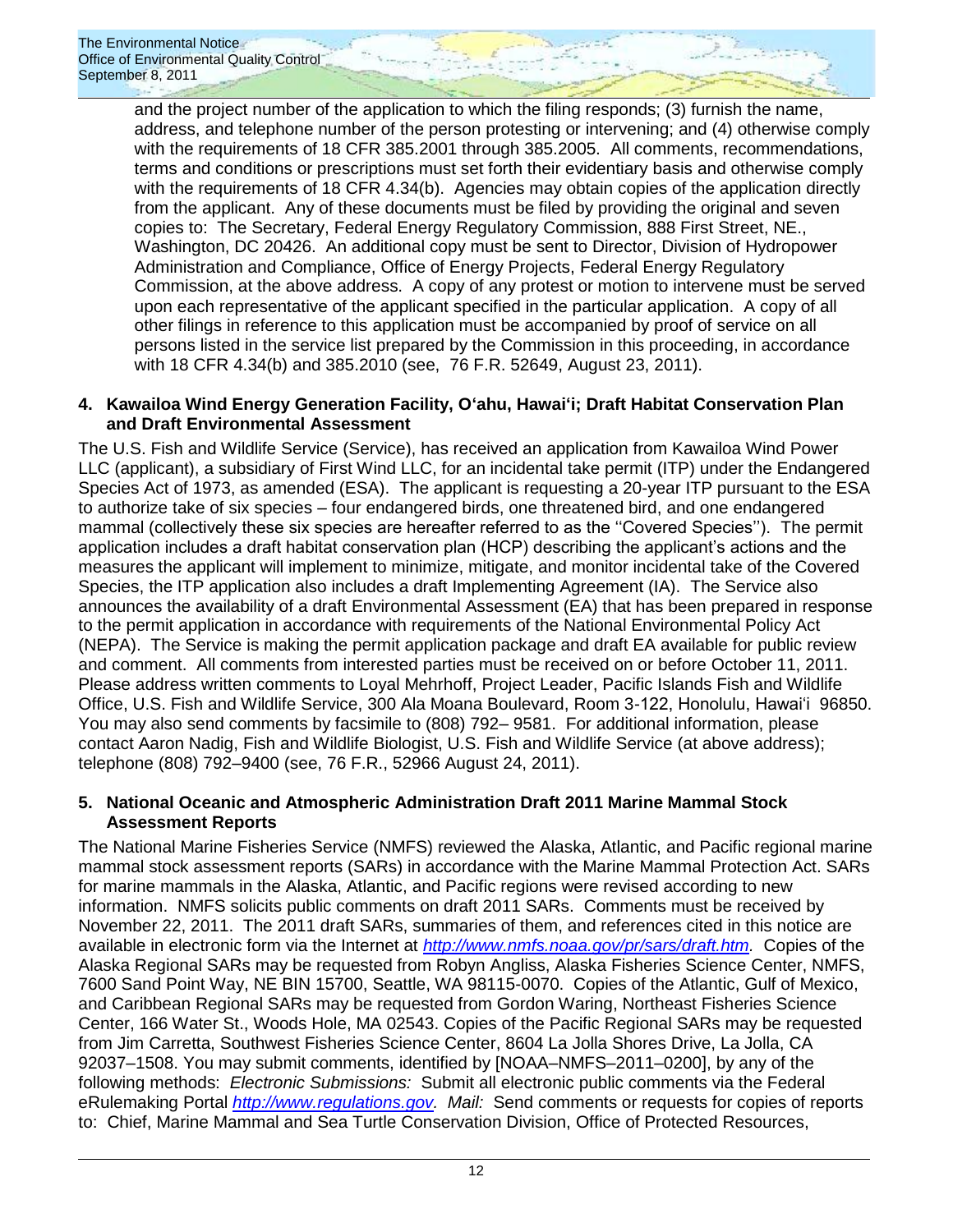National Marine Fisheries Service, 1315 East-West Highway, Silver Spring, MD 20910-3226, Attn: Stock Assessments. *Instructions:* All comments received are a part of the public record and will generally be posted to *[http://www.regulations.gov](http://www.regulations.gov/)* without change. All Personal Identifying Information (for example, name, address, etc.) voluntarily submitted by the commenter may be publicly accessible. Do not submit Confidential Business Information or otherwise sensitive or protected information. NMFS will accept anonymous comments (enter N/A in the required fields, if you wish to remain anonymous). You may submit attachments to electronic comments in Microsoft Word, Excel, WordPerfect, or Adobe PDF file formats only. For additional information contact: Shannon Bettridge, Office of Protected Resources, (301) 427–8402, *[Shannon.Bettridge@noaa.gov;](mailto:Shannon.Bettridge@noaa.gov)* Robyn Angliss (206) 526–4032,

*[Robyn.Angliss@noaa.gov,](mailto:Robyn.Angliss@noaa.gov)* regarding Alaska regional stock assessments; Gordon Waring, (508) 495– 2311, *[Gordon.Waring@noaa.gov,](mailto:Gordon.Waring@noaa.gov)* regarding Atlantic, Gulf of Mexico, and Caribbean regional stock assessments; or Jim Carretta, 858–546–7171, *[Jim.Carretta@noaa.gov,](mailto:Jim.Carretta@noaa.gov)* regarding Pacific regional stock assessments (see, 76 F.R. 52940, August 24, 2011)